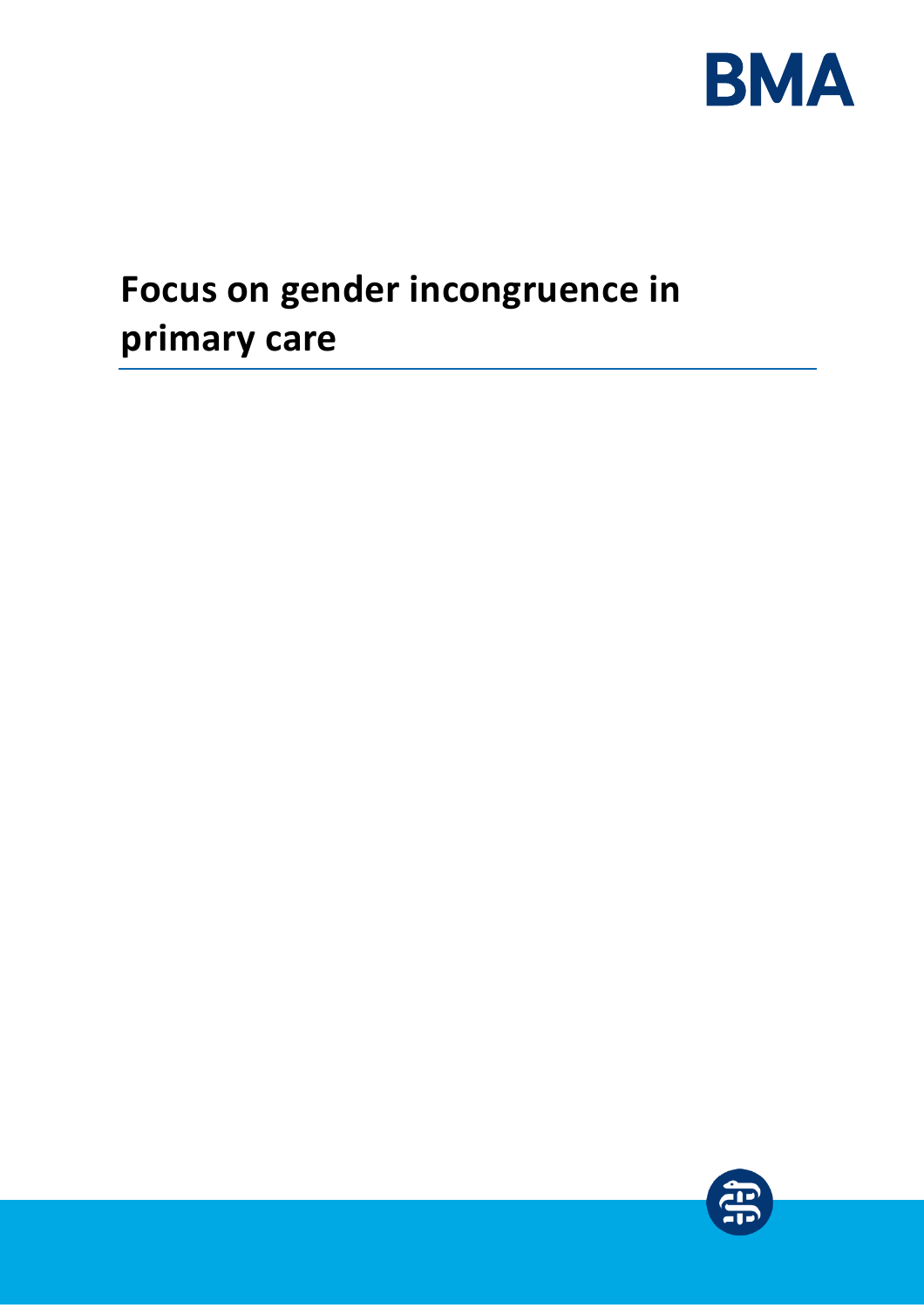## **Focus on gender incongruence in primary care**

## **1. Introduction**

A number of queries have been raised with GPC regarding the management of patients who present at their general practice with gender identity problems, including questions relating to patient records and confidentiality and, in particular, regarding prescribing and monitoring responsibilities in relation to the gender reassignment process. This guidance aims to explain what should be provided in primary care, signposts further sources of guidance, and highlights some of the underpinning ethical and legal considerations.

Our ultimate aim is to ensure high quality service provision for all patients. The advice contained here is not intended to be exhaustive and we would encourage practices to refer to the sources of information and guidance that are referenced throughout and listed at the end of the document. We have also provided links to trans organisations to which GPs may wish to signpost patients.

It is likely that all GPs will be providing Primary Medical Services to this group of patients at some stage. An understanding of the issues involved is therefore necessary to ensure quality care is provided and appropriate referrals are made to specialist services. In our view, there is however a need for a balance between what can justifiably be expected of GPs in providing Primary Medical Services to patients with gender incongruence, the enhanced services which can be provided in primary care, and the knowledge and expertise which should rightly remain within the remit of specialist services.

This document makes particular reference to NHS England guidance but the principles described and GMC references included apply to all UK GPs.

#### **2. Background**

 $\overline{a}$ 

The terminology used in this area is complex, changing, contentious, and can lead to distress. The ICD-10*<sup>1</sup>* defined transsexualism as a 'Desire to live and be accepted as a member of the opposite sex, usually accompanied by the wish to make one's body as congruent as possible with one's preferred sex through surgery and hormonal treatment'. This terminology has now changed, and th[e draft ICD-](https://icd.who.int/dev11/l-m/en)[11 publication](https://icd.who.int/dev11/l-m/en) refers to the wider category of 'gender incongruence'. The [DSM-5](https://www.psychiatry.org/psychiatrists/practice/dsm) uses the term 'gender dysphoria' and although 'gender variance' as a term is used by some, the ICD-11 terminology is used throughout this document.

DSM-5 defines the symptom of gender dysphoria, which refers to the discomfort or distress that is caused by a discrepancy between a person's gender identity, their sex assigned at birth, and their primary/secondary sex characteristics; it also includes the impact of that discrepancy on their gender role and the perceptions of others. When affected individuals meet the specified criteria in DSM-5, they may be formally designated as suffering from a gender dysphoria. Gender incongruence can lead to mental ill health and severely affect the individual's quality of life; it is therefore important that assessment and, where indicated, treatment is available.

The prevalence of this condition is difficult to determine and has been, and probably is still being, underestimated. It has been suggested by the Gender Identity Research and Education Society (GIRES) that about 1% of the population may experience some degree of gender incongruence.<sup>2</sup> The House of Commons Women and Equalities Committee report, [Transgender Equality,](https://publications.parliament.uk/pa/cm201516/cmselect/cmwomeq/390/390.pdf) found that there was growing demand for gender identity clinic (GIC) services, with "referrals increasing by an average of 25-30 per cent a year across all the clinics."

<sup>&</sup>lt;sup>1</sup> [ICD-10 Classification of Mental and Behavioural Disorders \(WHO\)](http://www.who.int/classifications/icd/en/GRNBOOK.pdf)

<sup>2</sup> Reed T (2015) [Written evidence submitted by GIRES to the Transgender Equality Inquiry.](http://data.parliament.uk/writtenevidence/committeeevidence.svc/evidencedocument/women-and-equalities-committee/transgender-equality/written/19292.pdf)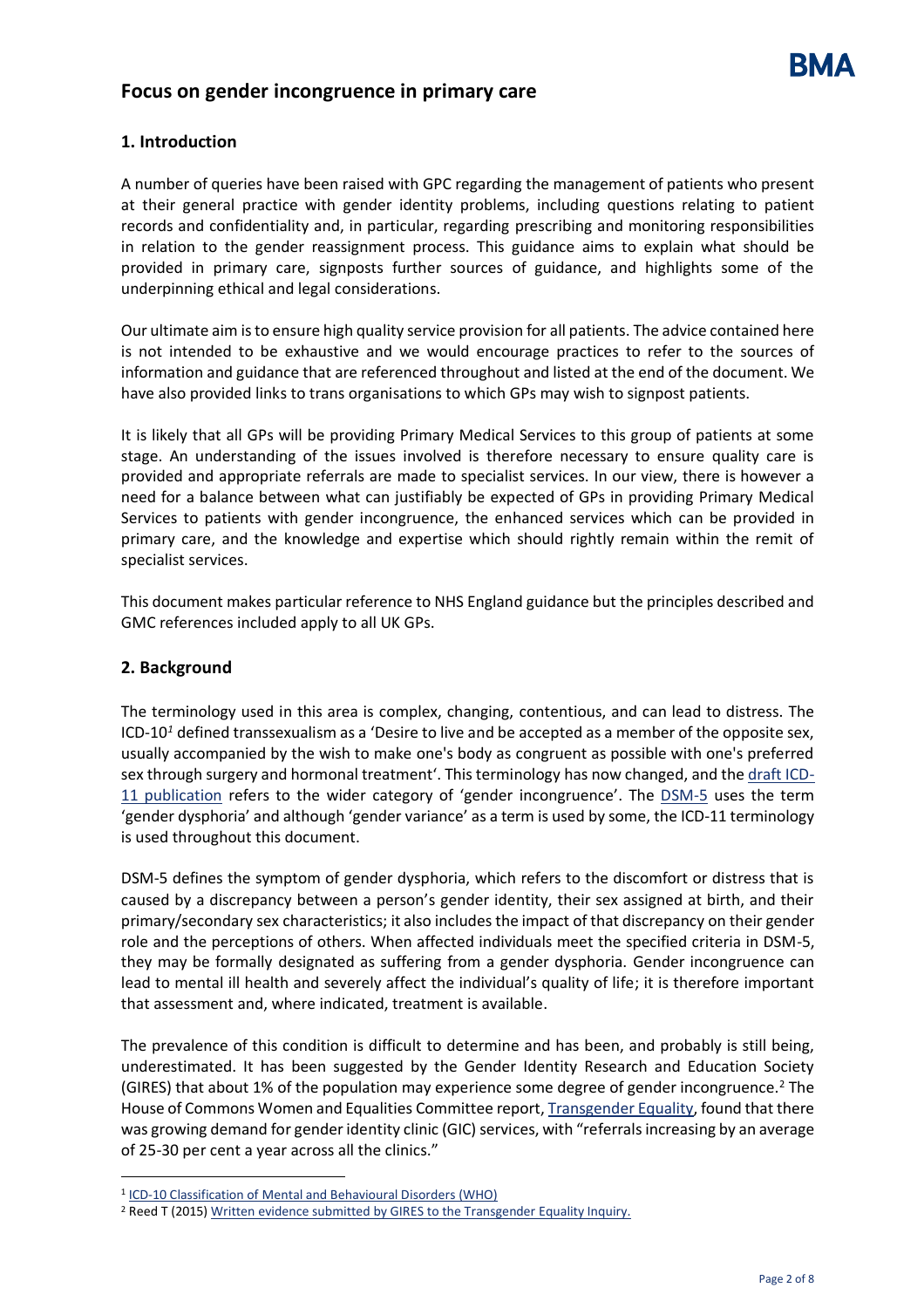

## **3. Commissioning of services**

As of April 2013, NHS England is responsible for commissioning in some specialist areas, which includes gender services. The eight English gender identity clinics provide patients with access to a multidisciplinary team, which initiates appropriate assessment and treatment. These services will accept referrals from primary or secondary care, and CCGs should not place barriers in the way of appropriate direct referrals from GPs.

We are aware there are significant concerns about guidance provided by NHS England and the GMC, specifically relating to the advice on prescribing and the potential for this to have broader implications beyond the scope of the treatment of transgender patients. We also have concerns about the lack of specialist service provision, the impact this has on patients and the pressures it can place on practices. In our view, patients with gender incongruence require a holistic approach, addressing their mental health and psychological needs, in addition to their physical response to treatment. NHS England's guidance fails to recognise this, instead focusing on prescribing and the monitoring of tests.

In GPC's view:

- Confirmation of diagnosis and commencement of initial treatment for gender incongruence should be made by a specialist service to which the patient is referred by the GP. Access to these specialist services should be rapid in order to ensure patients receive safe and timely care.
- If timely access at a regional centre is not possible, additional intermediate capacity should be commissioned locally to ensure safe and effective care pending specialist involvement.
- Appropriate ongoing treatment of patients with gender incongruence should be provided by trained clinicians who have both the resources and experience to provide the necessary standard of care. This can either be through specialist prescribing (facilitated through the electronic prescription service) or through properly funded shared-care arrangements with GPs who have consented to provide this service, or through locally commissioned alternative providers within primary care.
- NHS England has neglected to commission local services for ongoing care for these patients once they have been discharged from the GIC. We believe a properly commissioned, comprehensive, and quality controlled service is vital to ensure patient safety. NHS England as a public body should consider its duties under the Equality Act and provide proper services to patients with gender incongruence.
- Clinicians in primary care should be supported by specialists when prescribing for patients with gender incongruence. Before a patient can be discharged from a GIC, the gender service must confirm what arrangements have been commissioned locally, provide detailed recommendations and guidance to enable clinicians to take over responsibility for ongoing care, and should ensure consent from primary care for that transfer of responsibility. Arrangements must be in place for patients and clinicians to receive rapid specialist advice in future should this be required.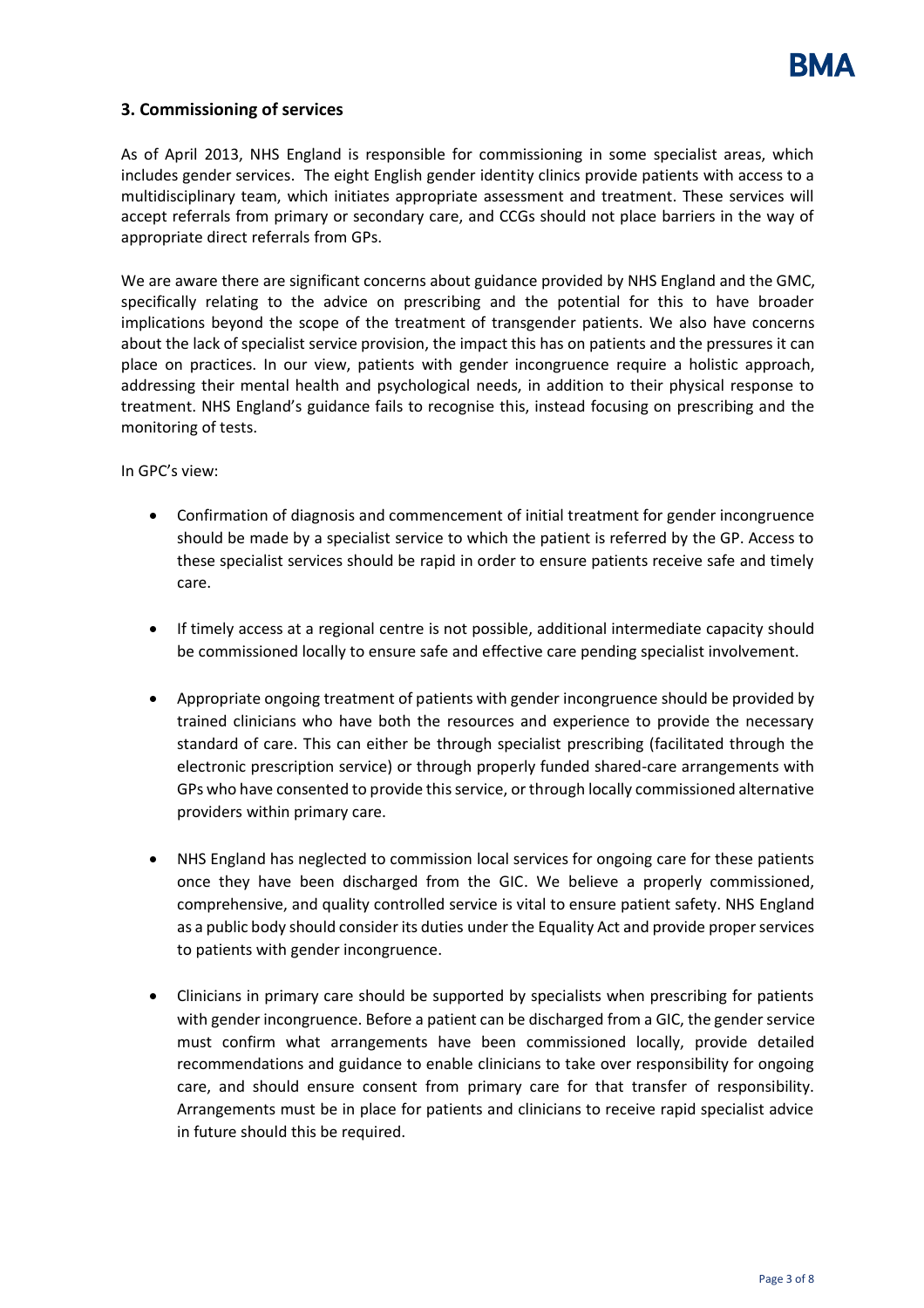<span id="page-3-0"></span>

## **4. Care arrangements and prescribing**

*The Gender dysphoria service: a guide for GPs and other healthcare staff*<sup>3</sup> sets out five key points for GPs to consider when treating patients with gender incongruence

- 1. Refer early and swiftly to a reputable gender service
- 2. Support the treatment recommended by the gender service
- 3. Get pronouns right; if in doubt, (discreetly) ask
- 4. Be particularly mindful of medical confidentiality
- 5. Avoid misattributing commonplace health problems to gender

#### Initial GP consultation, referral and further treatment

Patients often find it difficult to confide their feelings of gender incongruence to their GP – either through fear of ridicule, or through guilt or shame, and this may prevent them from seeking treatment. Such patients are in genuine distress and are seeking help, so GPs should be mindful of the sensitivity of their condition and how difficult it might have been for the patient to have approached a health care professional in the first place. GPs should be aware that a person's outward appearance may not correspond to their gender identity, particularly at early stages of the person's journey, and will need to deal with this situation with understanding.

NHS England's 2018 guidance on *[Responsibility for prescribing between primary and](https://www.england.nhs.uk/publication/responsibility-for-prescribing-between-primary-and-secondary-tertiary-care/)  [secondary/tertiary care](https://www.england.nhs.uk/publication/responsibility-for-prescribing-between-primary-and-secondary-tertiary-care/)* expresses clearly that in order to provide the most appropriate level of care to the patient, it is of the utmost importance that the GP is clinically competent to prescribe the necessary medicines, and that any transfers involving medicines with which GPs would not normally be familiar should not take place without full local agreement, and dissemination of sufficient, up-todate information to individual GPs.

The Royal College of Psychiatrists' document *Good practice guidelines for the assessment and treatment of adults with gender dysphoria*<sup>4</sup> outlines what GPs should do following diagnosis:

- <span id="page-3-1"></span>• Take full history, including mental health assessment
- After diagnosis, discuss with patient if they have a preference for a particular way forward
- A routine general and sexual health screening should be offered.<sup>5</sup>
- A full physical examination should be offered either by the hormone-prescribing clinic, or by GP *in collaboration* with specialist team<sup>6</sup>
- When referring patients, the GP should consider whether there are any co-existing condi[t](#page-3-0)ions, mental or physical health issues, which need to be taken into account<sup>3</sup>.

Some difficulties arise over offering disease prevention activities or NHS screening procedures to patients who have completed gender reassignment. These can be overcome by remembering that disease prevention and screening should be organ-specific and not gender-specific, and patients need to understand what screening procedures they should continue to have.

<sup>&</sup>lt;sup>3</sup> [Gender dysphoria services: a guide for General Practitioners](http://www.nhs.uk/Livewell/Transhealth/Documents/gender-dysphoria-guide-for-gps-and-other-health-care-staff.pdf) and other healthcare staff

<sup>4</sup> [Good practice guidelines for the assessment and treatment of adults with gender dysphoria](http://www.rcpsych.ac.uk/usefulresources/publications/collegereports/cr/cr181.aspx) (RCPsych)

<sup>&</sup>lt;sup>5</sup> The GPC does not believe there is robust evidence to support this statement, and screening activities are not covered by Essential or Additional Services within the GMS contract.

<sup>&</sup>lt;sup>6</sup> The GPC believes this is a responsibility of the doctor recommending the treatment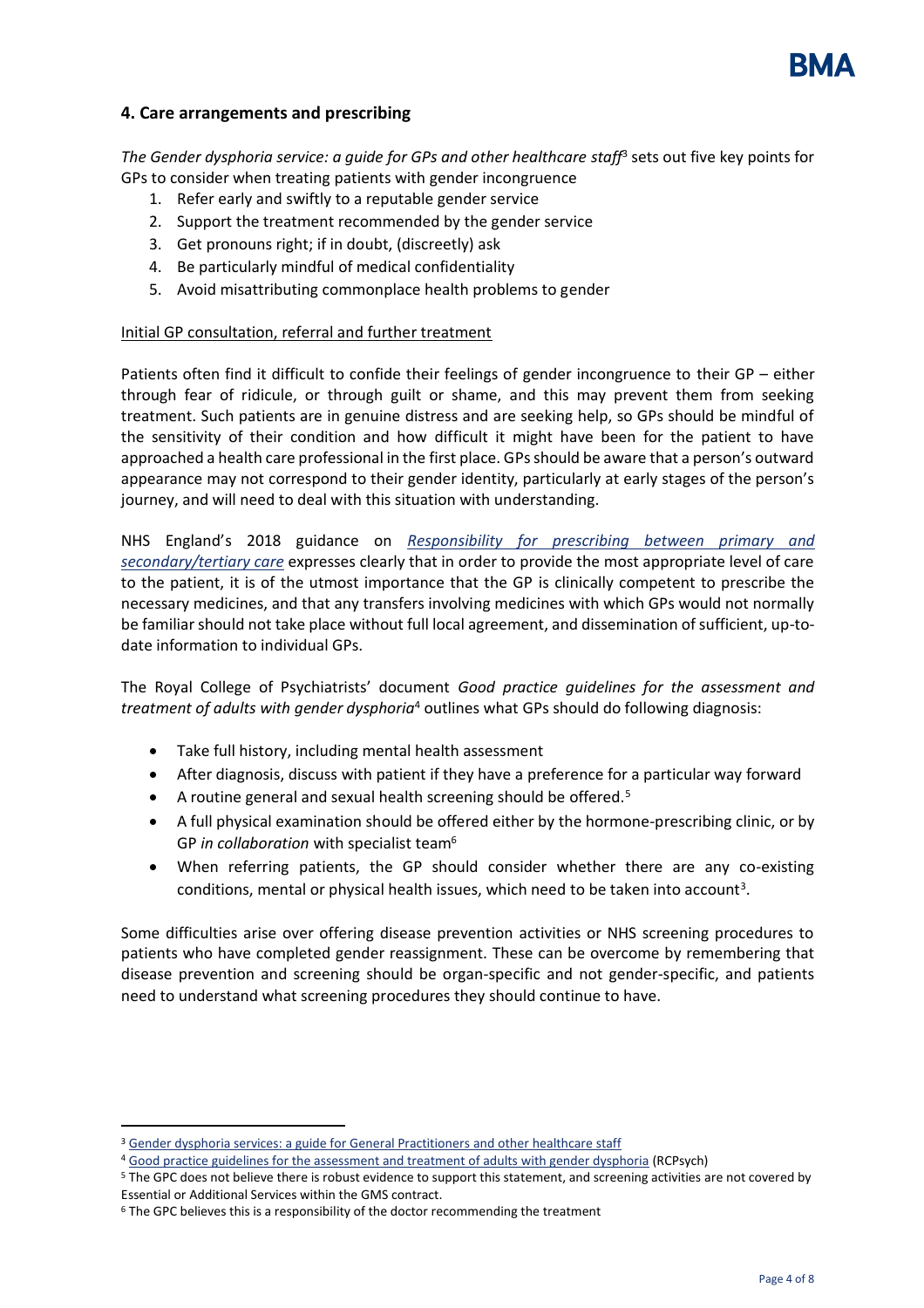

#### Prescribing, monitoring and follow-up after gender reassignment treatment

The GPC is aware that GPs being asked to prescribe hormones for patients with gender incongruence both before and after specialist involvement. NHS England's *[Specialised Services Circular SSC1620](https://shsc.nhs.uk/wp-content/uploads/2016/04/SSC1620_GD-Prescribing.pdf)* states that GPs are encouraged to collaborate with GICs in the initiation and on-going prescribing of hormone therapy and that there is extensive clinical experience of the use of these products in the treatment of gender dysphoria. The GMC has published advice on treating transgender patients*<sup>7</sup>* which includes sections on prescribing "bridging prescriptions" and ongoing prescribing following the recommendation of a specialist. We are aware that there exist concerns that the guidance places further obligations on GPs with regard to prescribing and education which may have broader implications beyond the scope of transgender healthcare.

In April 2016, the BMA wrote to the GMC to seek clarification about the guidance and raised its concerns.<sup>8</sup> The response<sup>9</sup>, in part, informs the information here, although discussions are ongoing. The two circumstances in which GPs may be asked to prescribe for patients with gender incongruence, "bridging prescriptions" and ongoing care following consultation at a GIC, raise different issues and are therefore addressed separately below.

#### *Bridging prescriptions*

As a harm-reduction measure, the Royal College of Psychiatrists (RCPsych) has suggested that GPs may prescribe a bridging prescription to cover the patient's care until they are able to access specialist services. The report and its recommendations have been endorsed by a range of Royal Colleges, including the Royal College of General Practitioners. The GMC advise that GPs should only consider a bridging prescription for an individual patient when they meet all the following criteria:

- a) the patient is already self-prescribing with hormones obtained from an unregulated source (over the internet or otherwise on the black market)
- b) the bridging prescription is intended to mitigate a risk of self-harm or suicide
- c) the doctor has sought the advice of a gender specialist, and prescribes the lowest acceptable dose in the circumstances.<sup>10</sup>

In the GPC's view, although the advice sets out the conditions under which the RCPsych suggestion for harm reduction in a specific subsection of vulnerable patients fits within the GMC's existing guidance on prescribing, it fails to address the resulting significant medicolegal implications for GPs, and neglects the non-pharmacological needs of these patients.

It must be remembered that prescribers take individual ethical, clinical and legal responsibility for their actions, and when deciding on appropriate management GPs should keep accurate records of their reasoning and decisions. While awaiting specialist assessment, GPs should attend to their patients general mental and physical health needs in the same way as they would for other patients, but are not obliged to prescribe bridging prescriptions.

Patients should not have to resort to self-medicating due to a failure to commission a timely specialist service, and this problem must be solved by NHSE making proper commissioning arrangements rather than by GP-prescribing before initial assessment and diagnosis. If the delay for specialist assessment is excessive GPs do have a role as their patient's advocate in making representation to the commissioning organisation to help ensure timely provision.

j

<sup>7</sup> General Medical Council [Trans healthcare](https://www.gmc-uk.org/ethical-guidance/ethical-hub/trans-healthcare)

<sup>8</sup> Dr Chaand Nagpaul, Specialist prescribing - [letter to Professor Terrence Stephenson, 12 May 2016.](http://www.bma.org.uk/-/media/files/pdfs/working%20for%20change/negotiating%20for%20the%20profession/general%20practitioners/letter-to-gmc-on-specialist-prescribing-may-2016.pdf?la=en)

<sup>9</sup> [Letter from Susan Goldsmith to Dr Chaand Nagpaul, 27 May 2016.](#page-0-0)

<sup>&</sup>lt;sup>10</sup> General Medical Council (2016) [Advice for doctors treating transgender patients](https://www.gmc-uk.org/guidance/ethical_guidance/28852.asp) – Treatment Pathways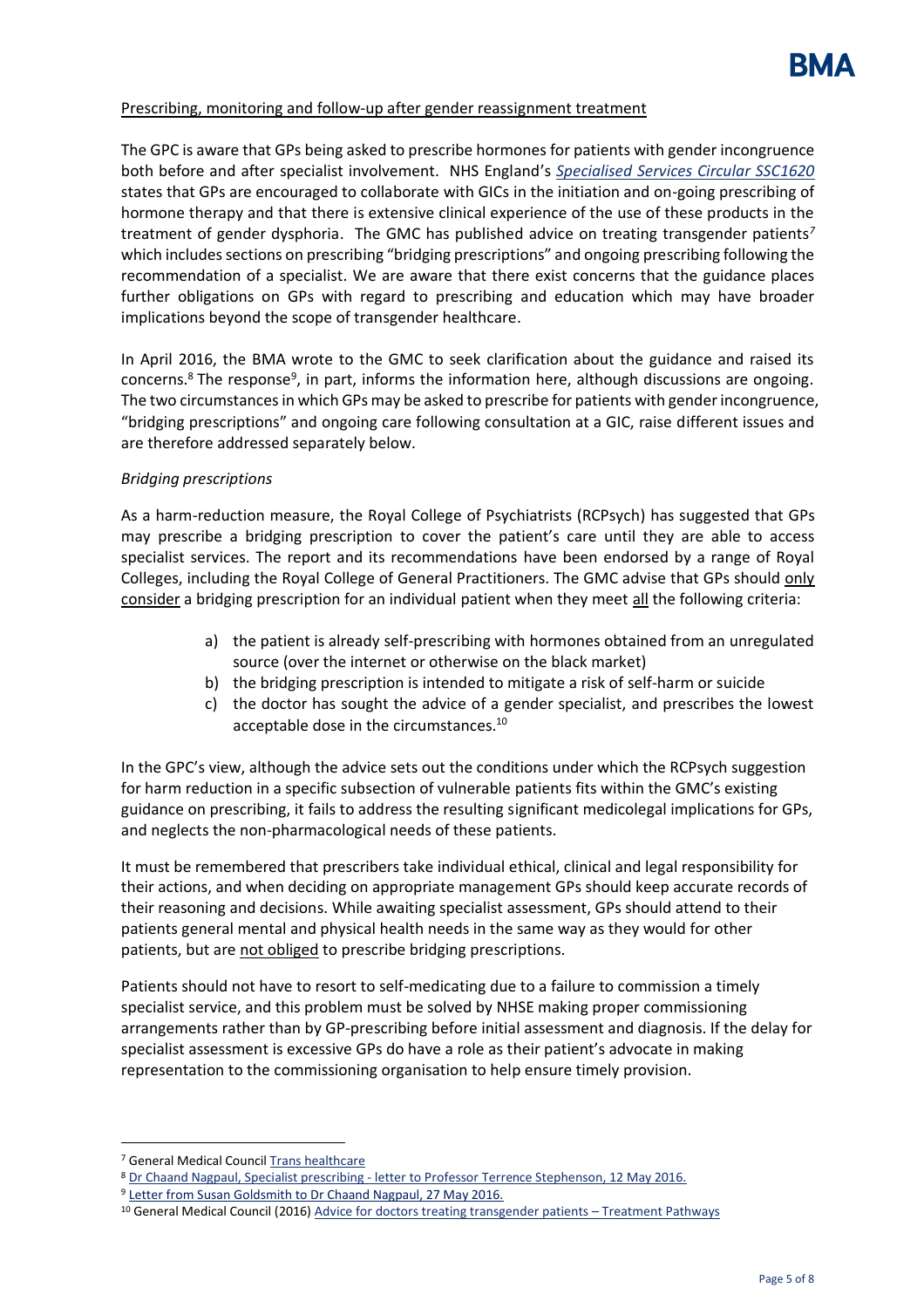

#### *Collaboration with a specialist and ongoing prescribing*

The GMC advice states that "GPs must co-operate with GICs and gender specialists in the same way as they would other specialists, collaborating with them to provide effective and timely treatment for trans and non-binary people. This includes prescribing medicines recommended by a gender specialist, following recommendations for safety and treatment monitoring, and making referrals to NHS services as recommended by a specialist".<sup>11</sup>

NHS England's 2018 guidance *[Responsibility for prescribing between primary and secondary/tertiary](https://www.england.nhs.uk/publication/responsibility-for-prescribing-between-primary-and-secondary-tertiary-care/)  [care](https://www.england.nhs.uk/publication/responsibility-for-prescribing-between-primary-and-secondary-tertiary-care/)* reiterates that when clinical responsibility for prescribing is transferred to general practice, it is important that the GP or other primary care prescriber is confident to prescribe the necessary medicines. NHS England recommends that these shared care agreements are agreed locally and reflect the following principles:

- *The care is in the best interest of the patient*
- *The care reflects individual, patient-by-patient arrangements*
- *It is considered in a reasonably predictable clinical situation*
- *The care is agreed to be shared between a consultant/specialist and the patient's GP*
- *The patient is always involved in shared care arrangements*
- *All parties provide willing and informed consent*
- *There is a clear definition of responsibility*
- *Clinical responsibility for prescribing is held by the person signing the prescription*
- *The arrangement is supported by a secure communication network for those responsible*
- *The provision of appropriate training and resources to support the arrangement*
- *All appropriate monitoring requirements should be fulfilled*

This helps to ensure that care arrangements are both in the best interest of the patient and supportive of the GPs and other clinicians involved with providing timely and appropriate care.

In our view, this advice reaffirms that GPs should approach shared care and collaboration with gender identity specialists in the same way as they would any other specialist. The advice should therefore be read in conjunction with the principles which underpin shared care as set out by the GMC in *Good practice in prescribing and managing medicines and devices*. 12

Participating in a shared care agreement is voluntary, subject to a self-assessment of personal competence, and requires the agreement of all parties, including the patient. This will necessitate NHS England arranging additional local services to meet the prescribing and related needs for the patients of those GPs not commissioned to provide these services.

A full list of monitoring tests and medication required is available in *Appendix 4 Hormonal treatment:*  a sugges[t](#page-3-1)ed collaborative care protocol in the RCPsych guidance document<sup>4</sup>.

<sup>11</sup> General Medical Council [Trans healthcare -](https://www.gmc-uk.org/ethical-guidance/ethical-hub/trans-healthcare) prescribing

<sup>12</sup> General Medical Council (2013) [Prescribing guidance: Shared care.](https://www.gmc-uk.org/guidance/ethical_guidance/14321.asp)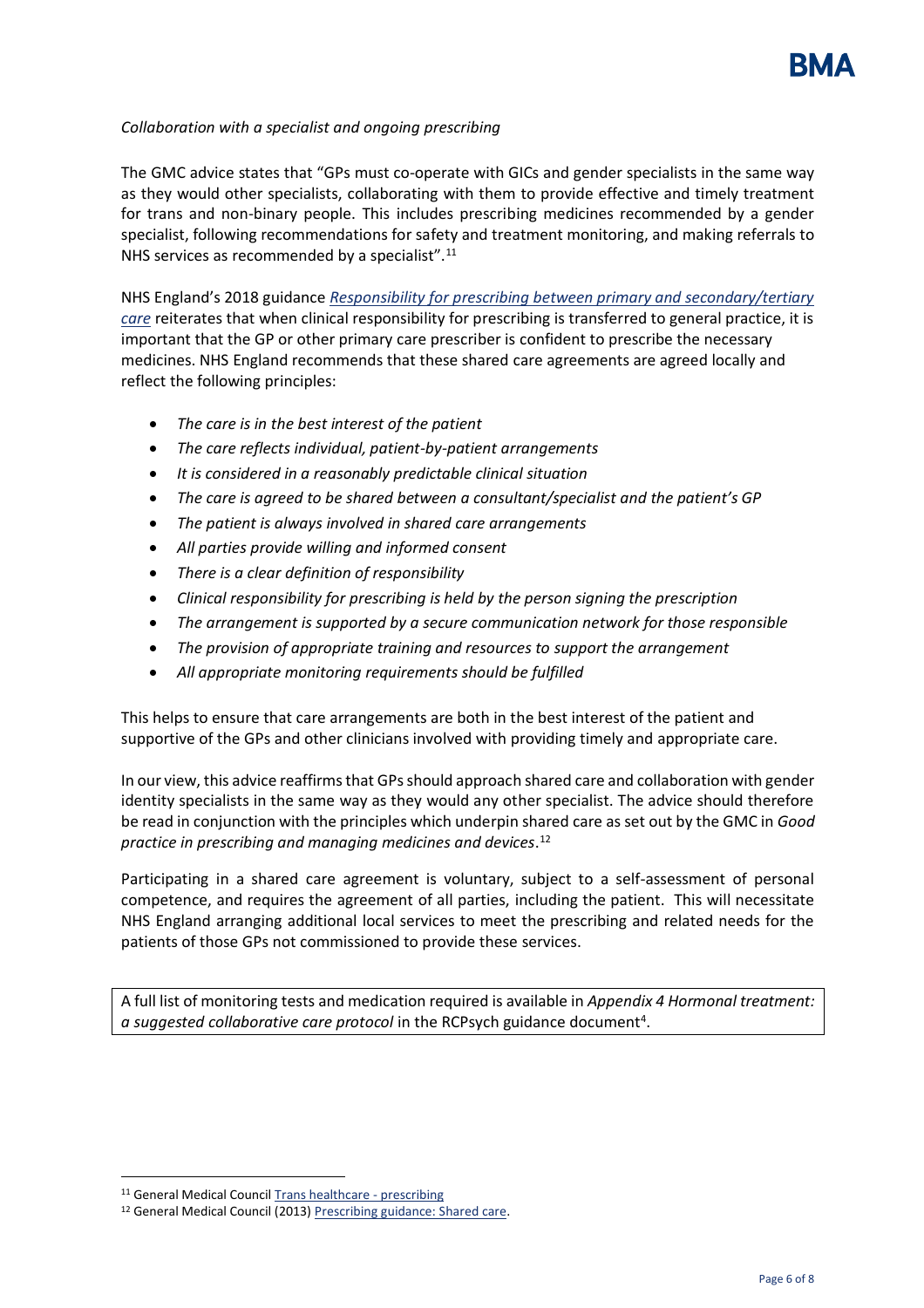## **5. Confidentiality and medical records**

## Forms of address and confidentiality

As we have seen, terminology is complex and it is important that individual preference should be respected. GPs and other practice staff should address patients with gender incongruence as they would prefer to be addressed. This is not dependent on any official name change. If in doubt, an opportunity should be found to discreetly ask the individual which form of address they prefer, and how they see their own gender-identity. Written correspondence should take into account the fact that others in the household may be unaware of the individual's gender circumstances<sup>3</sup>[,](#page-3-0) although this relies on the patient's directions being sufficiently clear.

All practice staff should receive training in trans-awareness as part of their equality and diversity education, and should respect the dignity of patients with respect to pronouns and gender-markers on communications. A person's gender past should not be divulged to anyone without the patient's consent, and particular care needs to be taken over electronic forms of communication, such as ereferrals, which might make reference to past medical history which is of no relevance to the current medical situation. Disclosures of information about patients with gender incongruence is covered below, including for reasons of clinical necessity.

## Changing medical records and disclosures of information

The Gender Recognition Act 2004 provides safeguards for the privacy of individuals with gender incongruence and restricts the disclosure of certain information. The Act makes it an offence to disclose 'protected information' <sup>13</sup> (i.e. a person's gender history after that person has changed gender under the Act) when that information is acquired in an official capacity.<sup>14</sup>

This means that the 'protected information' can only be disclosed when:

- it is to another health professional; and
- it is for a medical purpose; and
- there is a reasonable belief that the patient has consented to the disclosure.

[PDS NHAIS guidance](http://webarchive.nationalarchives.gov.uk/20160921153441/http:/systems.digital.nhs.uk/ssd/downloads/add-downloads/pdsbpg4_2.pdf) states that patients who are undergoing the transition process are also entitled to the same special protection against disclosure of their gender history.<sup>15</sup>

Sometimes GPs are asked by patients with gender incongruence to change their name and gender on the practice medical record, and patients do have this right to change their personal details direct with the practice. Patients also have the right to change the name and gender on their official NHS registration documents without obtaining a Gender Recognition Certificate.

[The PDS NHAIS](http://webarchive.nationalarchives.gov.uk/20160921153441/http:/systems.digital.nhs.uk/ssd/downloads/add-downloads/pdsbpg4_2.pdf) guidance sets out in more detail all the steps involved in changing the patient's name and gender on the patient record.

<sup>&</sup>lt;sup>13</sup> Th[e Gender Recognition Act 2004](https://www.legislation.gov.uk/ukpga/2004/7/contents) defines 'protected information' as 'information about a person's application to the Gender Recognition Panel for gender recognition and a person's gender history after that person has changed gender under the Act'.

<sup>14</sup> [www.bma.org.uk/support-at-work/ethics/medical-ethics-today](http://www.bma.org.uk/support-at-work/ethics/medical-ethics-today)

<sup>15</sup>[PDS NHAIS Interaction Procedure Guide](http://webarchive.nationalarchives.gov.uk/20160921153441/http:/systems.digital.nhs.uk/ssd/downloads/add-downloads/pdsbpg4_2.pdf) (HSCIC) p.19